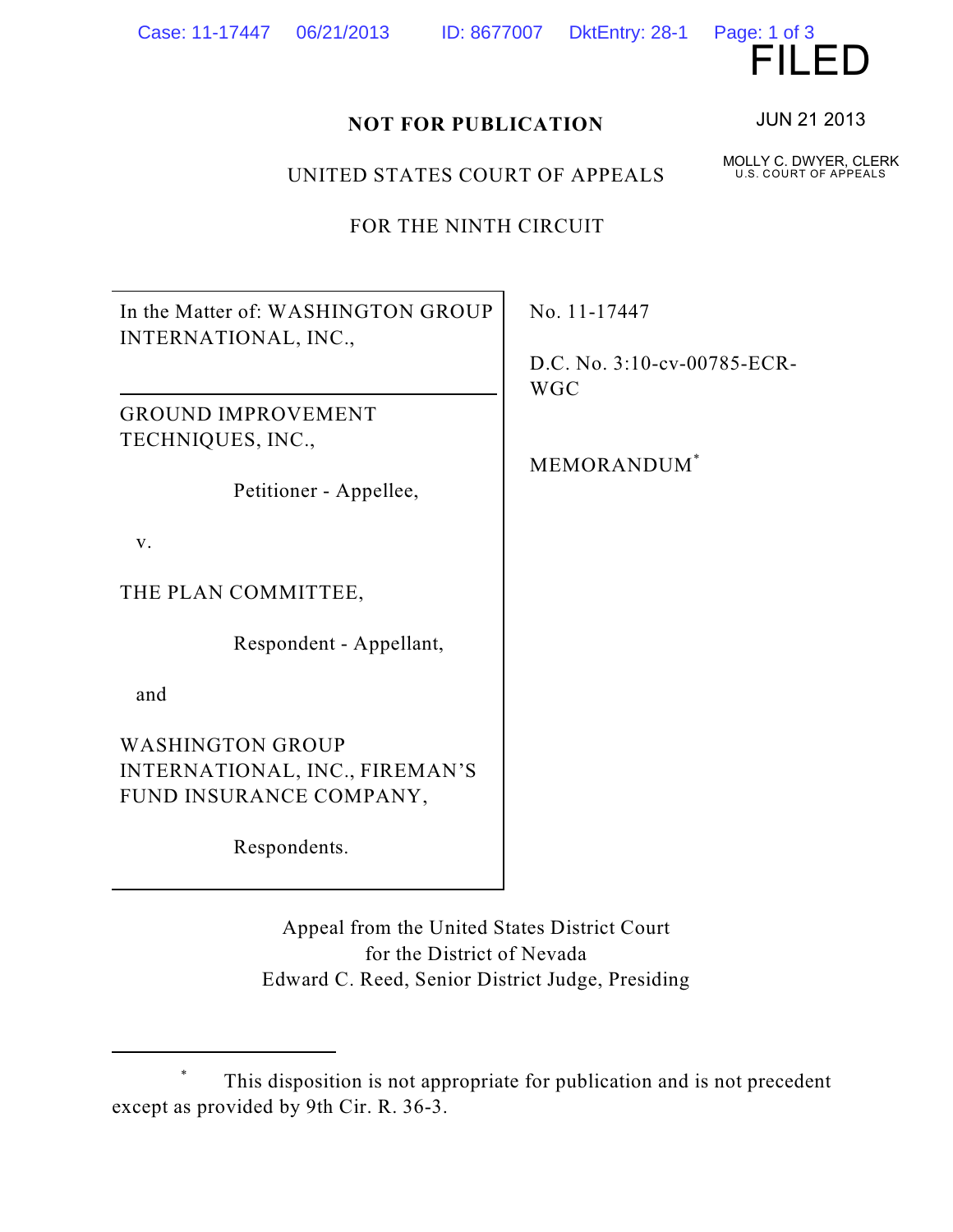Argued and Submitted May 17, 2013 San Francisco, California

Before: McKEOWN and WATFORD, Circuit Judges, and ZILLY, Senior District Judge.\*\*

In litigation between the Department of Energy's ("DOE") contractor, Washington Group International, Inc. ("WGI"), and its subcontractor, Ground Improvement Techniques, Inc. ("GIT"), GIT was awarded a judgment against WGI that included post-judgment interest, which continued to accrue after WGI filed for bankruptcy. The Plan Committee, a fiduciary to the Class 7 claimants in WGI's bankruptcy proceeding, now appeals the district court's order reversing the bankruptcy court and directing that GIT may collect post-petition interest from the DOE. We have jurisdiction under 28 U.S.C. §§ 158(d) and 1291. Reviewing de novo, *In re AFI Holding, Inc.*, 525 F.3d 700, 702 (9th Cir. 2008), we affirm.

The Bankruptcy Code's prohibition on claims for "unmatured interest" under 11 U.S.C. § 502(b)(2) shields the bankruptcy estate but does not protect nondebtor third parties from post-petition interest. *See* 11 U.S.C. § 524(e)*.* In *Bruning v. United States*, 376 U.S. 358, 362 (1964), the Supreme Court explained that "[t]he basic reasons for the rule denying post-petition interest as a claim against the

<sup>\*\*</sup> The Honorable Thomas S. Zilly, Senior District Judge for the U.S. District Court for the Western District of Washington, sitting by designation.